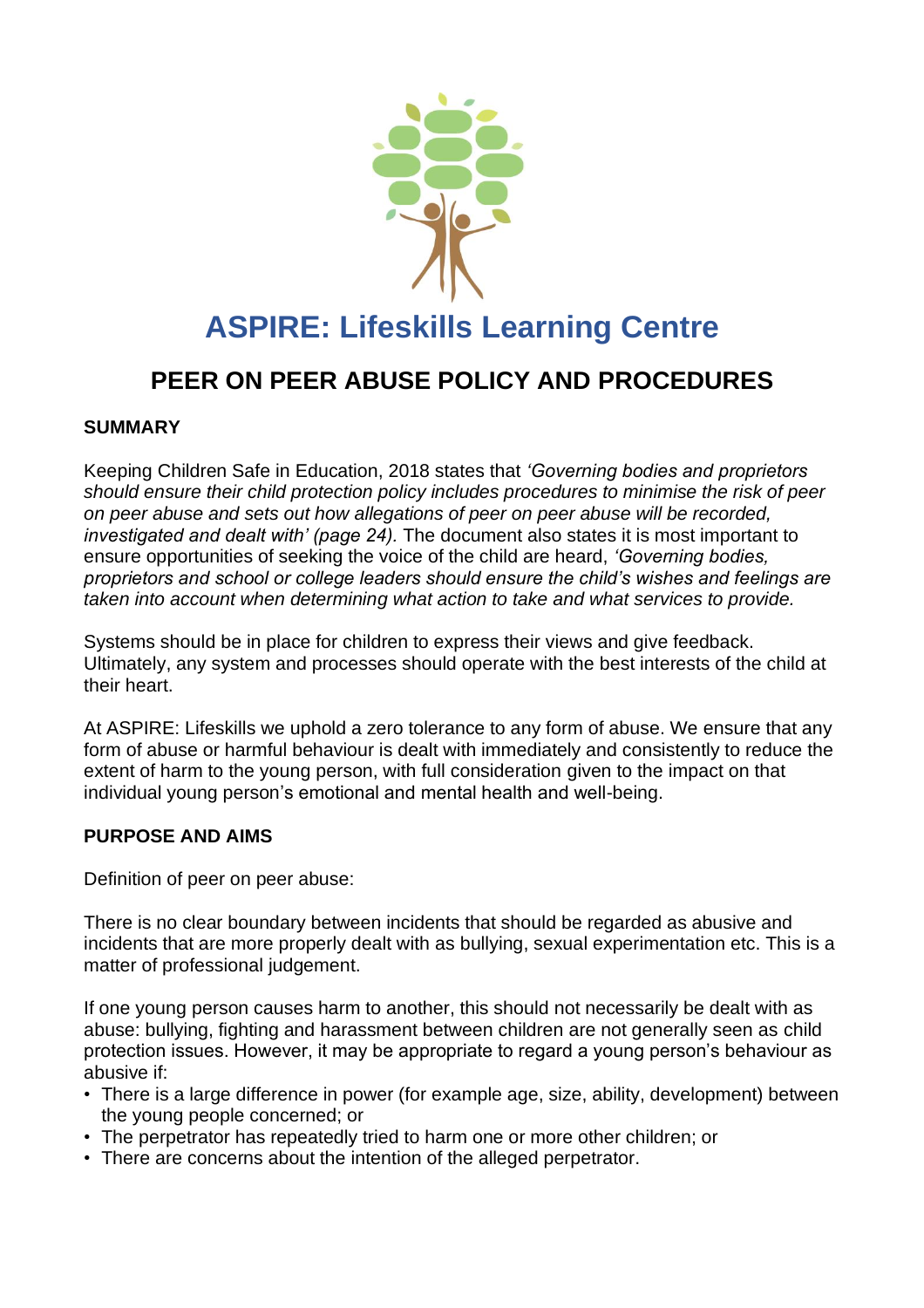If the evidence suggests that there was an intention to cause severe harm to the victim, this should be regarded as abusive whether or not severe harm was actually caused.

Young people may be harmful to one another in a number of ways which would be classified as peer on peer abuse. The purpose of this policy is to explore the many forms of peer on peer abuse and include a planned and supportive response to the issues.

At ASPIRE: Lifeskills we have the following policies in place that should be read in conjunction with this policy:

Anti-Bullying Policy, Safeguarding & Child Protection Policy and E-Safety Policy.

Our commitment to safeguarding and promoting the welfare of our students is defined as:

- protecting children from maltreatment;
- preventing impairment of children's mental and physical health or development;
- ensuring that children grow up in circumstances consistent with the provision of safe and effective care; and
- taking action to enable all children to have the best outcomes.

#### **FRAMEWORK AND LEGISLATION**

This policy is supported by the key principles of the *Children's Act (1989*), that the child's welfare is paramount. Another key document that focuses adult thinking towards the views of the child is *Working Together (2015)*, highlighting that every assessment of a child, '*must be informed by the views of the child'* and within that '*It is important to understand the resilience of the individual child when planning appropriate services*. (Working Together, 2015:23) This is clearly echoed by *Keeping Children Safe in Education* (2021), through ensuring procedures are in place in schools and settings to hear the voice of the child. '*It is essential that all victims are reassured that they are being taken seriously,regardless of how long it has taken them to come forward and that they will be supported and kept safe. Abuse that occurs online or outside of the school or college should not be downplayed and should be treated equally seriously. A victim should never be given the impression that they are creating a problem by reporting sexual violence or sexual harassment. Nor should a victim ever be made to feel ashamed for making a report or their experience minimized.'*

# **INTRODUCTION TO ABUSE AND HARMFUL BEHAVIOUR**

Abusive behaviour can happen to pupils in schools and settings and it is necessary to consider what abuse is and looks like, how it can be managed and what appropriate support and intervention can be put in place to meet the needs of the individual and what preventative strategies may be put in place to reduce further risk of harm.

Abuse is abuse and should never be tolerated or passed off as 'banter' or 'part of growing up'. Equally, abuse issues can sometimes be gender specific e.g. girls being sexually touched/assaulted and boys being subject to initiation/hazing type violence (KCSIE, 2018). It is important to consider the forms abuse may take and the subsequent actions required.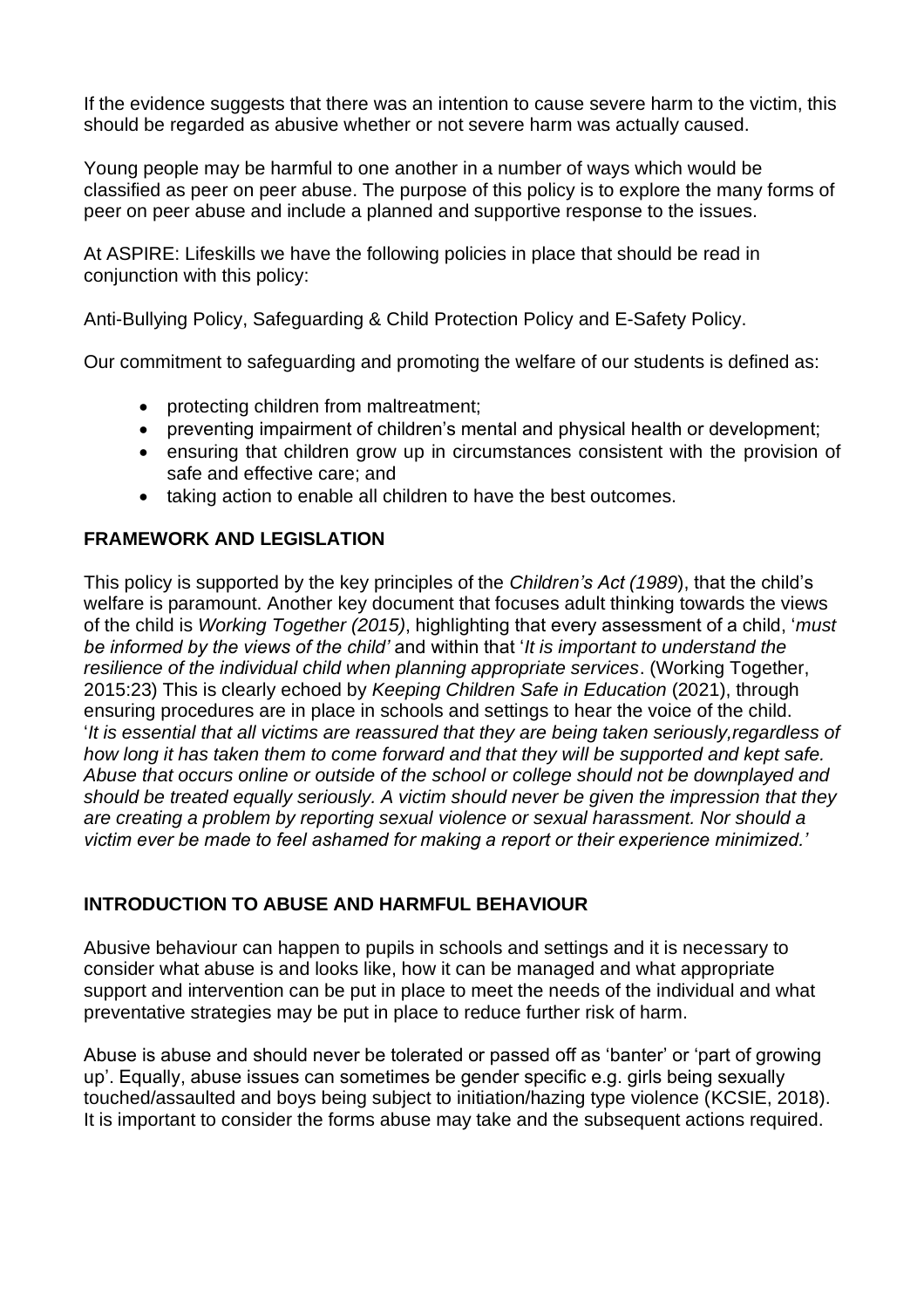# **TYPES OF ABUSE**

There are many forms of abuse that may occur between peers and this list is not exhaustive. Each form of abuse or prejudiced behaviour is described in detail followed by advice and support on actions to be taken.

### **SEXUAL VIOLENCE AND SEXUAL HARASSMENT**

Sexual violence refers to sexual offences under the Sexual Offences Act 2003 including Rape, Assault by Penetration or Sexual Assault. Sexual harassment means 'unwanted conduct of a sexual nature' that can occur online and offline.

Sexual violence and sexual harassment can occur between two children of **any age and sex.** It can also occur through a group of children sexually assaulting or sexually harassing a single child or group of children.

#### **PHYSICAL ABUSE e.g. (biting, hitting, kicking, hair pulling etc.)**

Physical abuse may include, hitting, kicking, nipping, shaking, biting, hair pulling, or otherwise causing physical harm to another person. There may be many reasons why a child harms another and it is important to understand why a young person has engaged in such behaviour, including accidently before considering the action or punishment to be undertaken.

#### **SEXUALLY HARMFUL BEHAVIOUR/ SEXUAL ABUSE e.g. (inappropriate sexual language, touching, sexual assault etc.)**

Sexually harmful behaviour from young people is not always contrived or with the intent to harm others. There may be many reasons why a young person engages in sexually harmful behaviour and it may be just as distressing to the young person who instigates it as well as the young person it is intended towards. Sexually harmful behaviour may range from inappropriate sexual language, inappropriate role play, to sexually touching another or sexual assault/abuse.

# **BULLYING (physical, name calling, homophobic etc.)**

Bullying is unwanted, aggressive behaviour among school aged children that involves a real or perceived power imbalance. The behaviour is repeated, or has the potential to be repeated, over time. Both young people who are bullied and who bully others may have serious, lasting problems.

In order to be considered bullying, the behaviour must be aggressive and include:

- An Imbalance of Power: Young people who bully use their power—such as physical strength, access to embarrassing information, or popularity—to control or harm others. Power imbalances can change over time and in different situations, even if they involve the same people.
- Repetition: Bullying behaviours happen more than once or have the potential to happen more than once.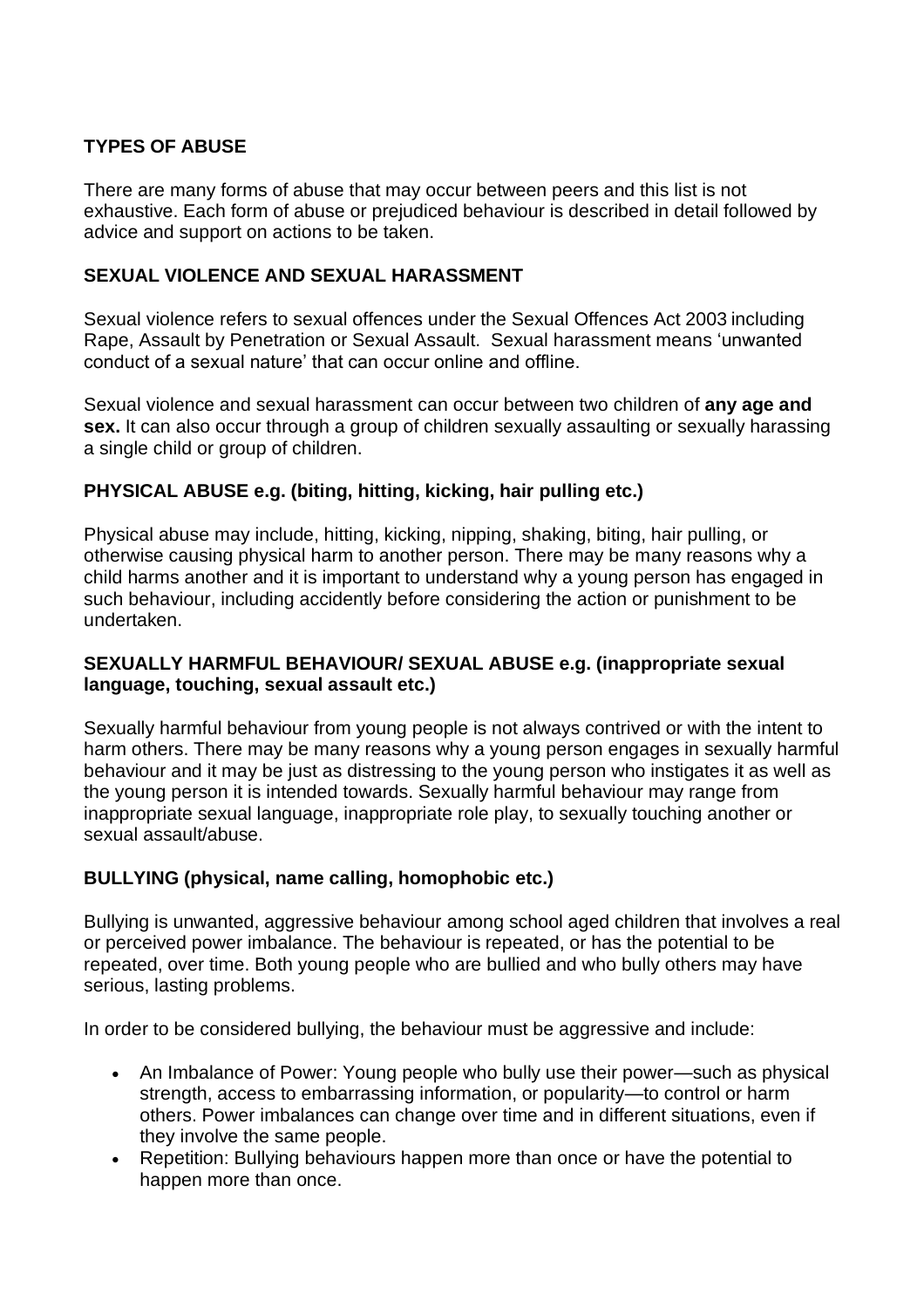Bullying includes actions such as making threats, spreading rumours, attacking someone physically or verbally or for a particular reason e.g. size, hair colour, gender, sexual orientation, and excluding someone from a group on purpose.

# **CYBER BULLYING**

Cyberbullying is the use of phones, instant messaging, e-mail, chat rooms or social networking sites such as Facebook and Twitter to harass threaten or intimidate someone for the same reasons as stated above.

It is important to state that cyber bullying can very easily fall into criminal behaviour under the Malicious Communications Act 1988 under section 1 which states that electronic communications which are indecent or grossly offensive, convey a threat or false information or demonstrate that there is an intention to cause distress or anxiety to the victim would be deemed to be criminal. This is also supported by the Communications Act 2003, Section 127 which states that electronic communications which are grossly offensive or indecent, obscene or menacing, or false, used again for the purpose of causing annoyance, inconvenience or needless anxiety to another could also be deemed to be criminal behaviour.

If the behaviour involves the use of taking or distributing indecent images of young people under the age of 18 then this is also a criminal offence under the Sexual Offences Act 2003. Outside of the immediate support young people may require in these instances, the school will have no choice but to involve the police to investigate these situations.

# **SEXTING**

Sexting is when someone sends or receives a sexually explicit text, image or video. This includes sending 'nude pics', 'rude pics' or 'nude selfies'. Pressuring someone into sending a nude picture can happen in any relationship and to anyone, whatever their age, gender or sexual preference.

However, once the image is taken and sent, the sender has lost control of the image and these images could end up anywhere. By having in their possession, or distributing, indecent images of a person under 18 on to someone else, young people are not even aware that they could be breaking the law as stated as these are offences under the Sexual Offences Act 2003.

# **UPSKIRTING**

'Upskirting' is a criminal offence (under the Voyeurism (Offences) Act 2019) and typically involves taking a picture under a person's clothing (not necessarily a skirt) without them knowing, in order to obtain sexual gratification or to cause humiliation, distress or alarm (anyone of any gender can be a victim).

#### **INITIATION/HAZING**

Hazing is a form of initiation ceremony which is used to induct newcomers into an organisation such as a private school, sports team etc. There are a number of different forms, from relatively mild rituals to severe and sometimes violent ceremonies.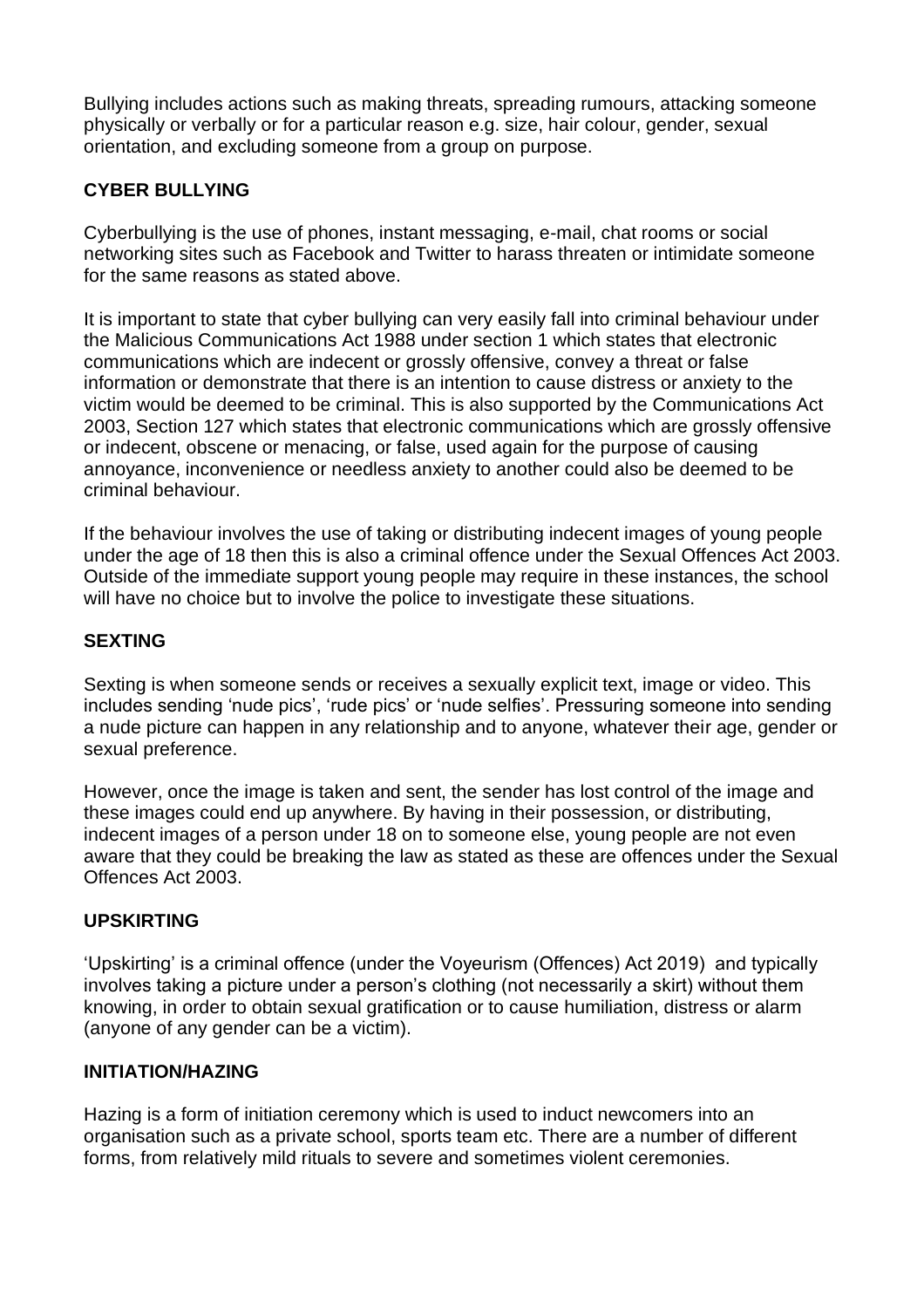The idea behind this practice is that it welcomes newcomers by subjecting them to a series of trials which promote a bond between them. After the hazing is over, the newcomers also have something in common with older members of the organisation, because they all experienced it as part of a rite of passage. Many rituals involve humiliation, embarrassment, abuse, and harassment.

# **PREJUDICED BEHAVIOUR**

The term prejudice-related bullying refers to a range of hurtful behaviour, physical or emotional or both, which causes someone to feel powerless, worthless, excluded or marginalised, and which is connected with prejudices around belonging, identity and equality in wider society – in particular, prejudices to do with disabilities and special educational needs, ethnic, cultural and religious backgrounds, gender, home life, (for example in relation to issues of care, parental occupation, poverty and social class) and sexual identity (homosexual, bisexual, transsexual).

# **TEENAGE RELATIONSHIP ABUSE**

Teenage relationship abuse is defined as a pattern of actual or threatened acts of physical, sexual, and/or emotional abuse, perpetrated by an adolescent (between the ages of 13 and 18) against a current or former partner. Abuse may include insults, coercion, social sabotage, sexual harassment, threats and/or acts of physical or sexual abuse. The abusive teen uses this pattern of violent and coercive behaviour, in a heterosexual or same gender relationship, in order to gain power and maintain control over the partner.

# **EXPECTED ACTION TAKEN BY ALL STAFF**

Although the type of abuse may have a varying effect on the victim and initiator of the harm, these simple steps can help clarify the situation and establish the facts before deciding the consequences for those involved in perpetrating harm.

It is important to deal with a situation of peer abuse immediately and sensitively. It is necessary to gather the information as soon as possible to get the true facts around what has occurred as soon after the child(ren) may have forgotten. It is equally important to deal with it sensitively and think about the language used and the impact of that language on both the children and the parents when they become involved. For example; do not use the word perpetrator, this can quickly create a 'blame' culture and leave a child labelled.

In all cases of peer on peer abuse it is necessary that all staff are trained in dealing with such incidents, talking to young people and instigating immediate support in a calm and consistent manner. Staff should not be prejudiced, judgemental, dismissive or irresponsible in dealing with such sensitive matters.

# **1. Gather the Facts**

Speak to all the young people involved separately, gain a statement of facts from them and use **consistent language** and **open questions** for each account. The easiest way to do this is not to have a line of questioning but to ask the young people to tell you what happened. Only interrupt the young person from this to gain clarity with open questions, 'where, when, why, who'. (What happened? Who observed the incident? What was seen? What was heard? Did anyone intervene?)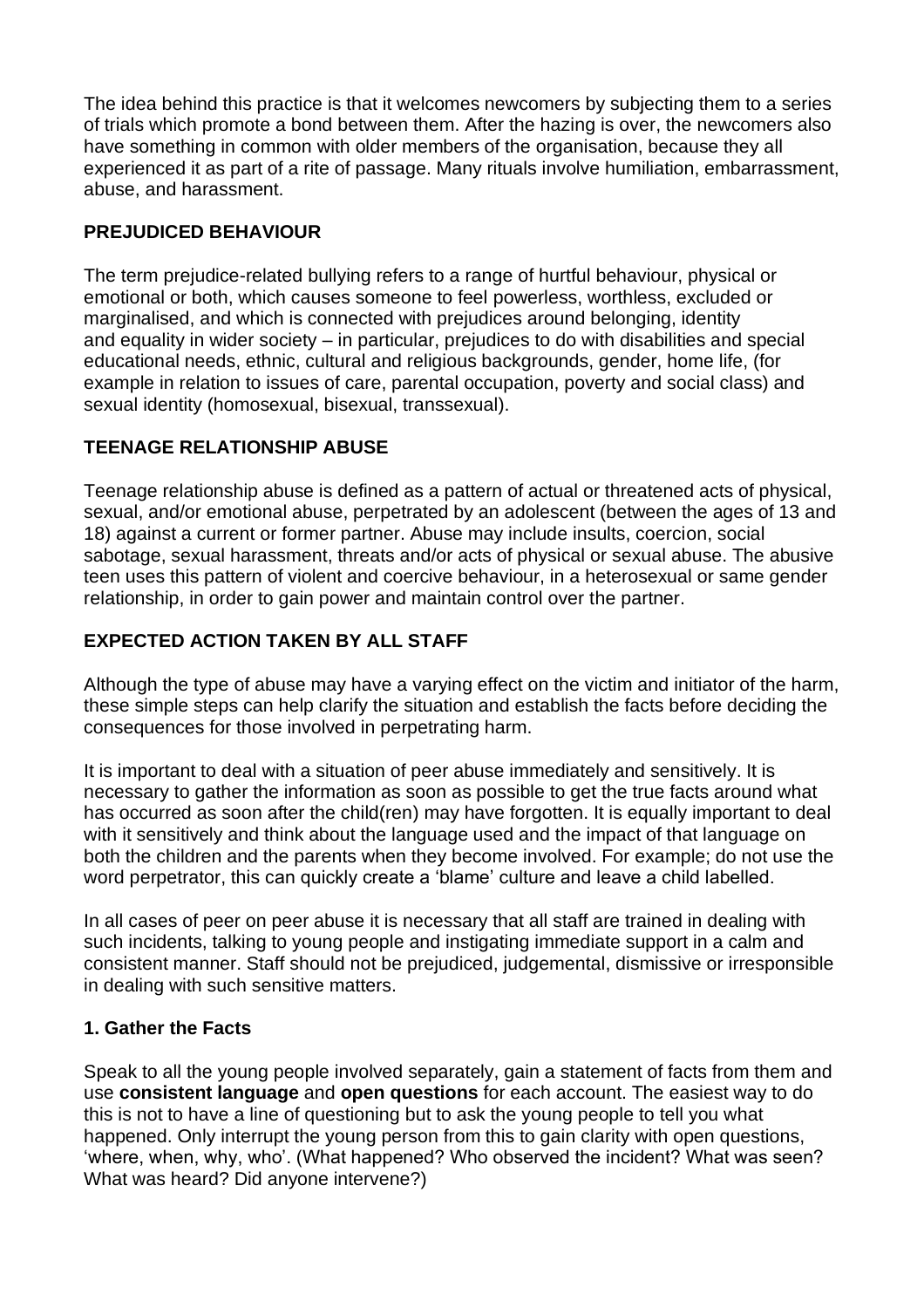# **2. Consider the Intent (begin to Risk Assess)**

Has this been a deliberate or contrived situation for a young person to be able to harm another?

#### **3. Decide on your next course of action**

If, from the information that you gather, you believe any young person to be at risk of significant harm you must make a safeguarding referral to Social Care immediately (where a crime has been committed the police should be involved also). If this is the case, once social care has been contacted and made a decision on what will happen next then you will be informed of your next steps.

If Social Care and the police intend to pursue this further, they may ask to interview the young people in school or they may ask for parents to come to school to be spoken to also. It is important to be prepared for every situation and the potential time it may take.

It may also be that Social Care feel that it does not meet their criteria in which case you may challenge that decision, with that individual or their line manager. If on discussion however, you agree with the decision, you may then be left to inform parents.

#### **4. Informing parents**

If, once appropriate advice has been sought from police/Social Care you have agreement to inform parents or have been allocated that role from the other services involved then you need to inform the parents as soon as possible. If services are not going to be involved then equally, this information may need to be shared with parents. If a young person is deemed to be 'Gillick Competent' following the 'Fraser' guidelines and does not wish you to share the information with parents, then the school must consider this, especially, for example, if the young person is pregnant and this is why they are being bullied (unless this has occurred through significant harm in which case a criminal/Social Care case is likely or the young person is under the age of 13).

In all circumstances where the risk of harm to the child is evident then the school should encourage the young person to share the information with their parent or even with them (they may be scared to tell parents that they are being harmed in any way). Where school can evidence they are acting in the best interests of the young person they would not be criticised, however this would be the case if they actively breached the rights and choices of the young person.

The best way to inform parents is face to face. Although this may be time consuming, the nature of the incident and the type of harm/abuse a young person may be suffering can cause fear and anxiety to parents whether their child is the child who was harmed or who harmed another.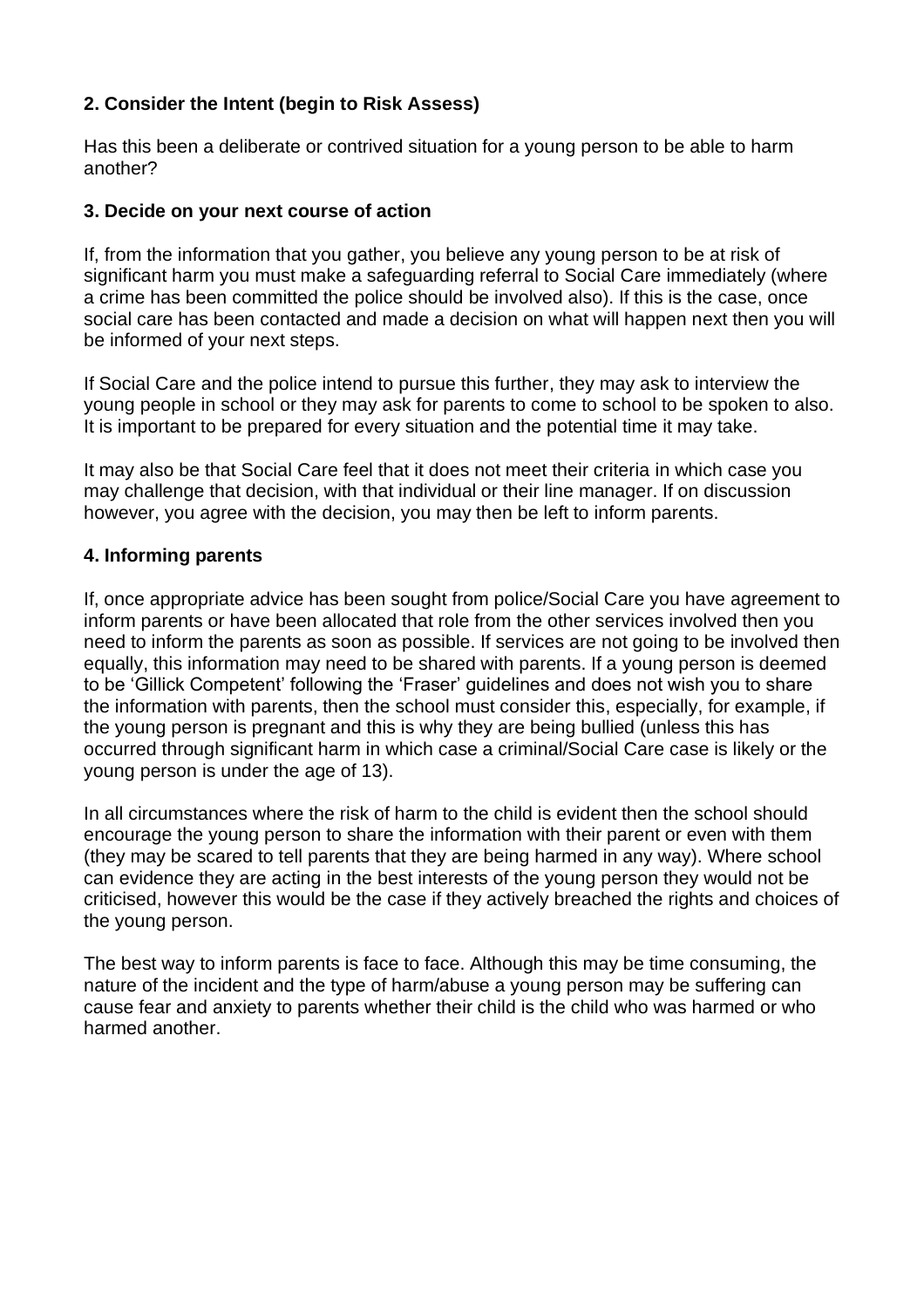### **POINTS TO CONSIDER:**

#### **1. What is the age of the children involved?**

How old are the young people involved in the incident and is there any age difference between those involved? (In relation to sexual exploration, children under the age of 5, in particular 1-4 year olds who are learning toileting skills may show a particular interest in exploration at around this stage. This, however should not be overlooked if other issues arise (see following)

#### **2. Where did the incident or incidents take place?**

Was the incident in an open, visible place to others? If so was it observed? If not, is more supervision required within this particular area?

#### **3. What was the explanation by all children involved of what occurred?**

Can each of the young people give the same explanation of the incident and also, what is the effect on the young people involved? Is the incident seen to be bullying for example, in which case regular and repetitive? Is the version of one young person different from another and why?

#### **4. What is each of the children's own understanding of what occurred?**

Do the young people know/understand what they are doing? E.g. do they have knowledge of body parts, of privacy and that it is inappropriate to touch? Is the young person's explanation in relation to something they may have heard or been learning about that has prompted the behaviour? Is the behaviour deliberate and contrived? Does the young person have understanding of the impact of their behaviour on the other person?

In dealing with an incident of this nature the answers are not always clear cut. If you are concerned or unsure as to whether or not there is any risk involved, please seek advice from Children's Services Social Care.

#### **5. Repetition**

Has the behaviour been repeated to an individual on more than one occasion? In the same way it must be considered has the behaviour persisted to an individual after the issue has already been discussed or dealt with and appropriately resolved?

#### **NEXT STEPS**

Once the outcome of the incident(s) has been established it is necessary to ensure future incidents of abuse do not occur again and consider the support and intervention required for those involved.

In line with the recommendations set out in paragraphs 441 to 447 of Keeping Children Safe in Education (KCSIE). ASPIRE: Lifeskills assesses the risks to the children involved in an incident of peer-on-peer sexual abuse and all forms of peer and peer abuse to inform best practice. (see Appendix 1)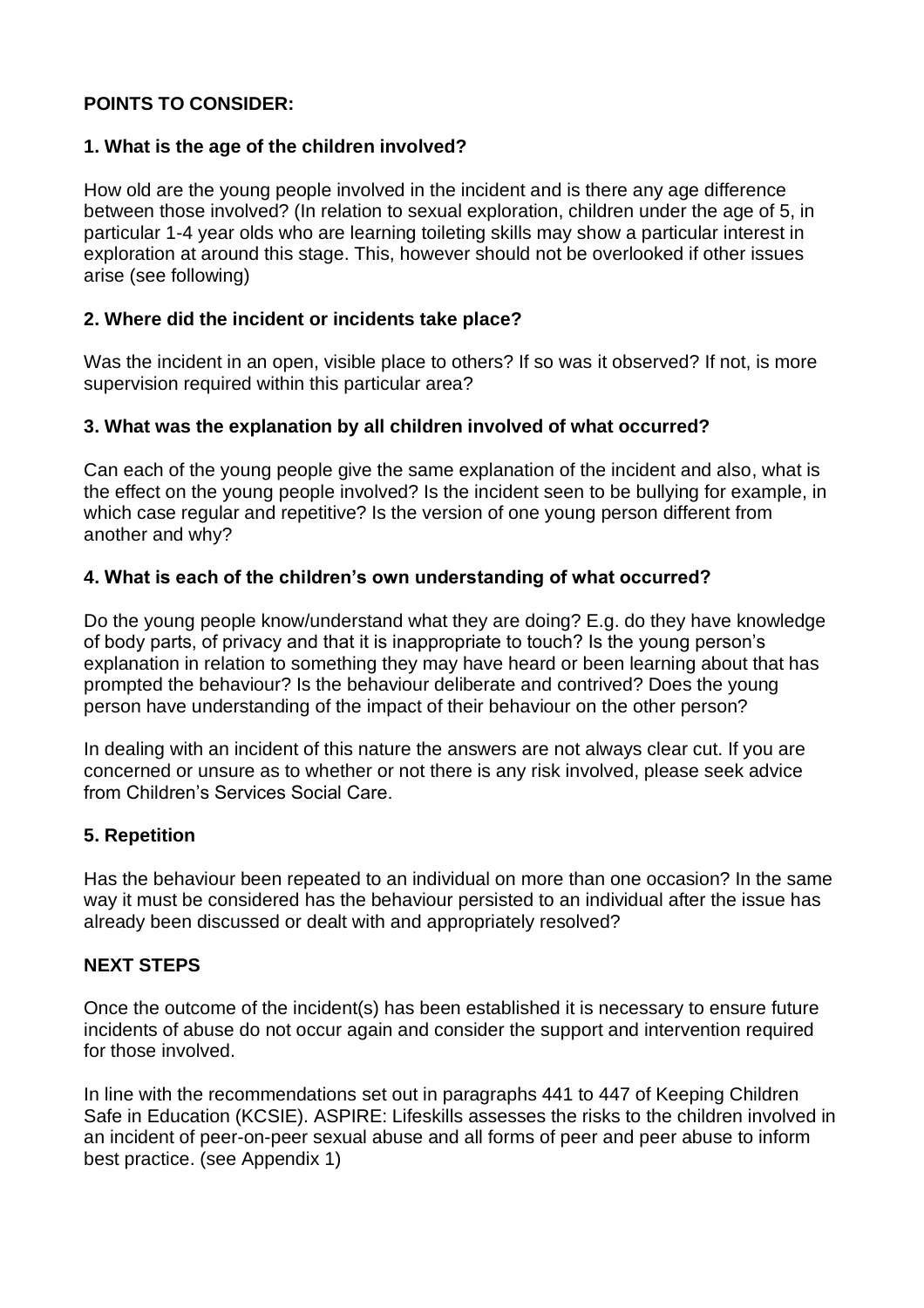#### **For the young person who has been harmed**

What support they require depends on the individual young person. It may be that they wish to seek counselling or one to one support via a mentor. It may also be that they feel able to deal with the incident(s) on their own or with support of family and friends. In which case it is necessary that this young person continues to be monitored and offered support should they require it in the future. If the incidents are of a bullying nature, the young person may need support in improving peer groups/relationships with other young people or some restorative justice work with all those involved may be required.

Other interventions that could be considered may target a whole class or year group for example a speaker on cyber bullying, relationship abuse etc. It may be that through the continued curriculum of PHSE and SMSC that certain issues can be discussed and debated more frequently.

If the young person feels particularly vulnerable it may be that a risk assessment can be put in place for them whilst in school so that they have someone named that they can talk to, support strategies for managing future issues and identified services to offer additional support.

#### **For the young person who has displayed harmful behaviour**

In this circumstance it is important to find out why the young person has behaved in such a way. It may be that the young person is experiencing their own difficulties and may even have been harmed themselves in a similar way. In such cases support such as one to one mentoring or counselling may also be necessary. Particular support from identified services may be necessary through a CAF/strengthening families/early help referral and the young person may require additional support from family members.

Once the support required to meet the individual needs of the young person has been met, it is important that the young person receives a consequence for their behaviour. This may be in the form of restorative justice e.g. making amends with the young person they have targeted if this has been some form of bullying. In the cases of sexually harmful behaviour it may be a requirement for the young person to engage in one to one work with a particular service or agency (if a crime has been committed this may be through the police or youth offending service). If there is any form of criminal investigation ongoing it may be that this young person cannot be educated on site until the investigation has concluded. In which case, the young person will need to be provided with appropriate support and education whilst off site.

Even following the conclusion of any investigation the behaviour that the young person has displayed may continue to pose a risk to others in which case an individual risk assessment may be required. This should be completed via a multi- agency response to ensure that the needs of the young person and the risks towards others are measured by all of those agencies involved including the young person and their parents. This may mean additional supervision of the young person or protective strategies if the young person feels at risk of engaging in further inappropriate or harmful behaviour.

The Learning Centre may also choose a punishment as a consequence such as exclusion or internal exclusion/inclusion/seclusion for a period of time to allow the young person to reflect on their behaviour.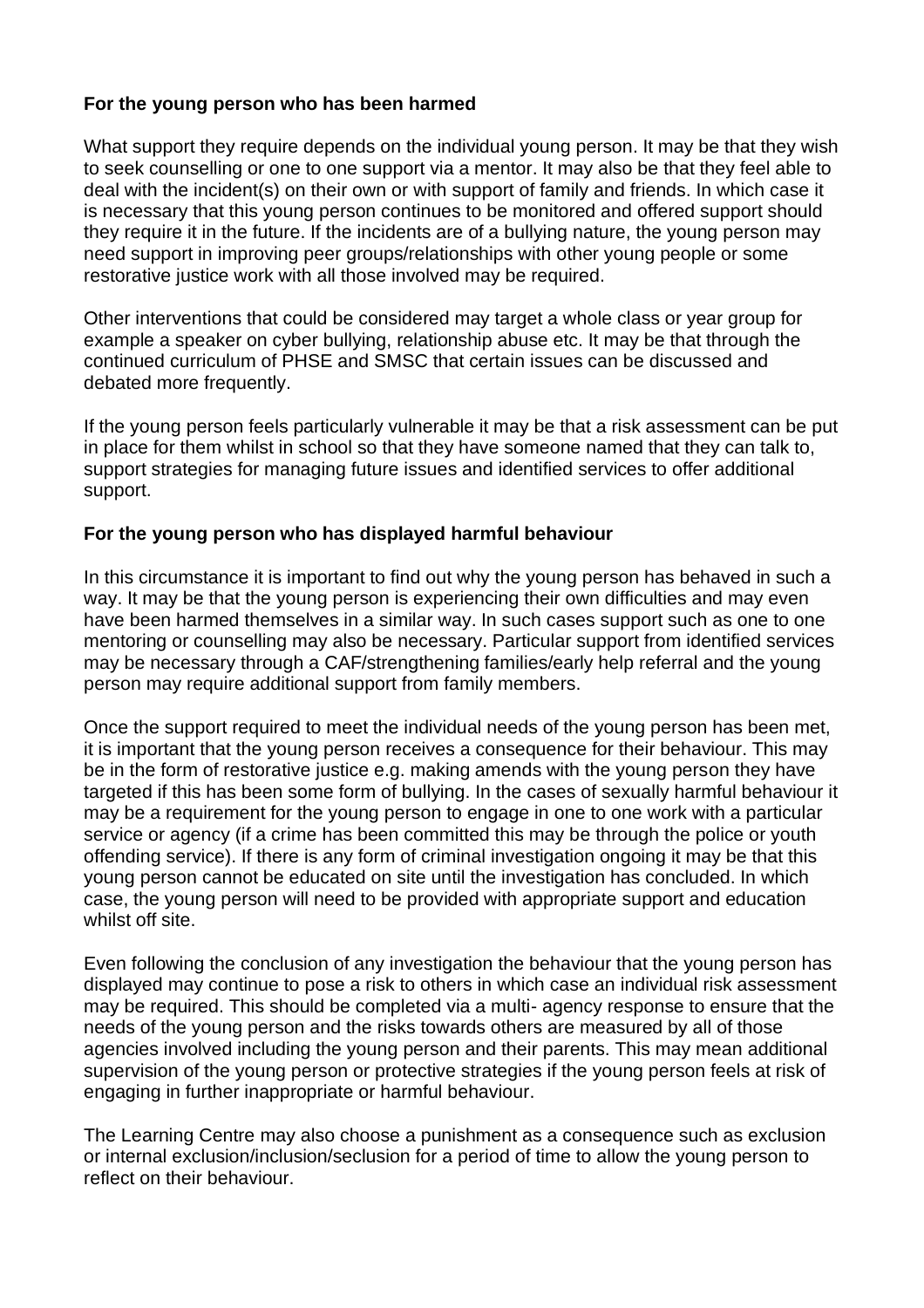#### **After care**

It is important that following the incident the young people involved continue to feel supported and receive help even if they have stated that they are managing the incident. Sometimes the feelings of remorse, regret or unhappiness may occur at a much later stage than the incident. It is important to ensure that the young people do not engage in any further harmful behaviour either towards someone else or to themselves as a way of coping (e.g. self-harm). In which case, regular reviews with the young people following the incident(s) are imperative.

# **PREVENTATIVE STRATEGIES FOR SCHOOLS AND SETTINGS**

For all schools and settings, it is important to develop appropriate strategies in order to prevent the issue of peer on peer abuse rather than manage the issues in a reactive way.

Firstly, and most importantly for schools and settings is recognition that peer on peer abuse can and will occur on any site even with the most stringent of policies and support mechanisms. In which case it is important to continue to recognise and manage such risks and learn how to improve and move forward with strategies in supporting young people to talk about any issues and through sharing information with all staff.

This can be supported by ensuring that each school/setting has an open environment where young people feel safe to share information about anything that is upsetting or worrying them. This can be strengthened through a strong and positive PHSE/SMSC curriculum that tackles such issues as prejudiced behaviour and gives children an open forum to talk things through rather than seek one on one opportunities to be harmful to one another.

To enable such an open and honest environment it is necessary to ensure the whole workforce feels confident and enabled to talk about issues and challenge perceptions of young people including use of inappropriate language and behaviour towards one another. In order to create such an environment, it is necessary for whole staff training and CPD around abusive behaviours and talking to young people in a way that continues to create an open and honest environment without prejudice. It is incredibly important that staff do not dismiss issues as 'banter' or 'growing up' or compare them to their own experiences of childhood. It is necessary that staff consider each issue and each individual in their own right before taking action. If staff minimise the concerns raised it may result in a young person seeking no further help or advice.

It is important that signposting is available to young people in the event that they don't feel confident raising an issue to staff or a peer. It is useful to have a resource board with support services on a wide range of issues so young people can seek their own solutions should they wish to. In the same way external services or support programmes could be brought in to talk to young people about specific issues in support of the prevention of peer on peer abuse.

Finally, it is useful to ensure young people are part of changing their circumstances and that of the procedures within schools. Each half term with in a designated PSHE lesson pupil's are encouraged to participate in a 'Pupil Voice' forum to support changes and develop 'rules of acceptable behaviour', this enables us to create a positive ethos in school and one where all young people understand the boundaries of behaviour before it becomes abusive.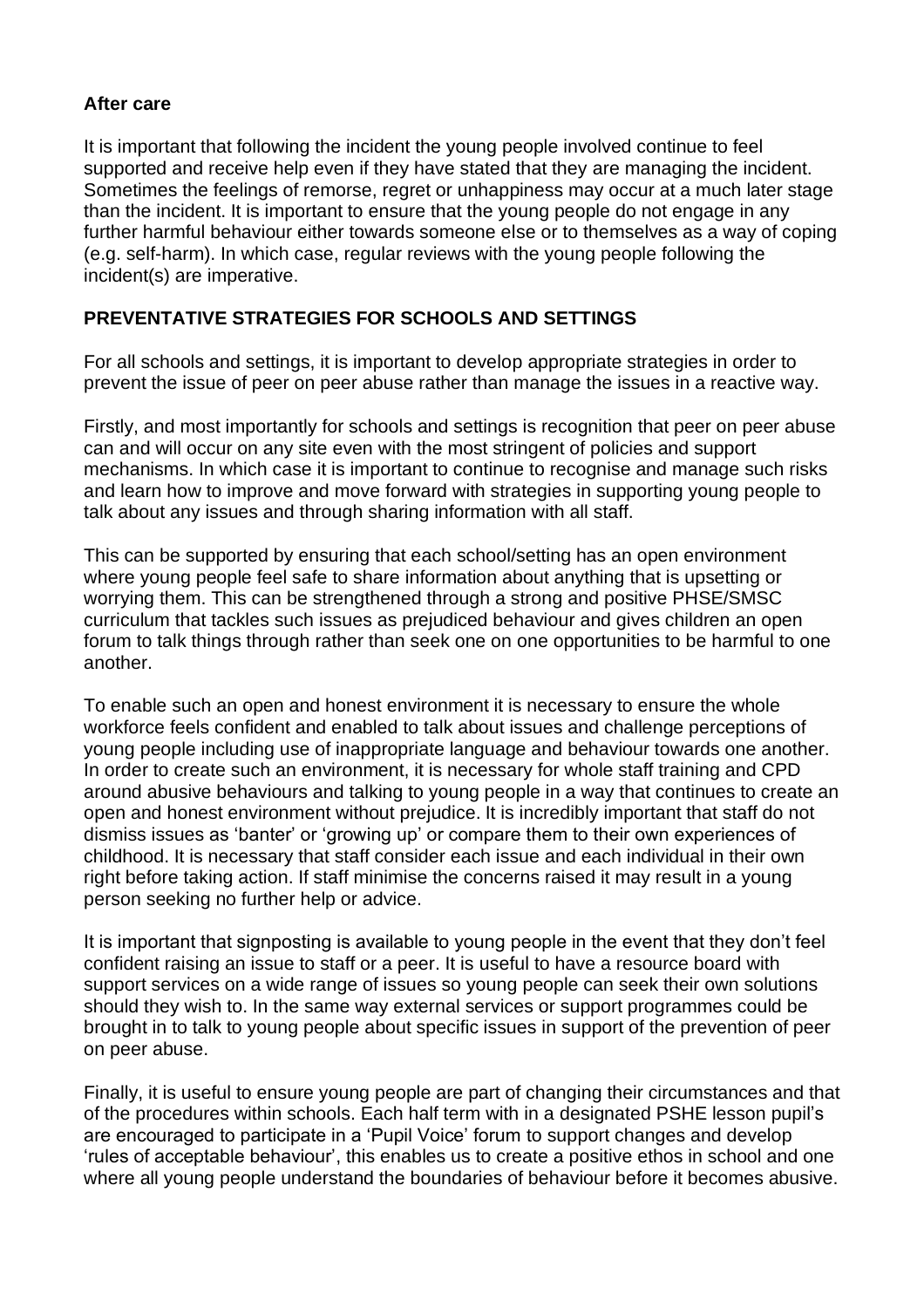### **REFERENCES**

Whatis.com http://whatis.techtarget.com/definition/cyberbullying

New Choices Inc https://newchoicesinc.org/resources/

This is abuse campaign

https://www.gov.uk/government/publications/this-is-abuse-summary-report

Stop bullying.gov

https://www.stopbullying.gov/what-is-bullying/index.html

Holding Together: equalities, difference and cohesion, a resource for school improvement planning, published for Derbyshire Education Authority by Trentham Books, summer 2009.

EACH resources for LGBT

NSPC

https://www.nspcc.org.uk/preventing-abuse/keeping-children-safe/sexting/

#### **POLICY REVIEW STATEMENT**

This policy will be reviewed every year or earlier should legislative change or other event require it.

SIGNED:  $V. \mathcal{G}olU$ 

POSITION:………..…DIRECTOR

DATE:……………1st August 2021

REVIEW DATE:…1st August 2022

FOR & ON BEHALF OF

ASPIRE: Lifeskills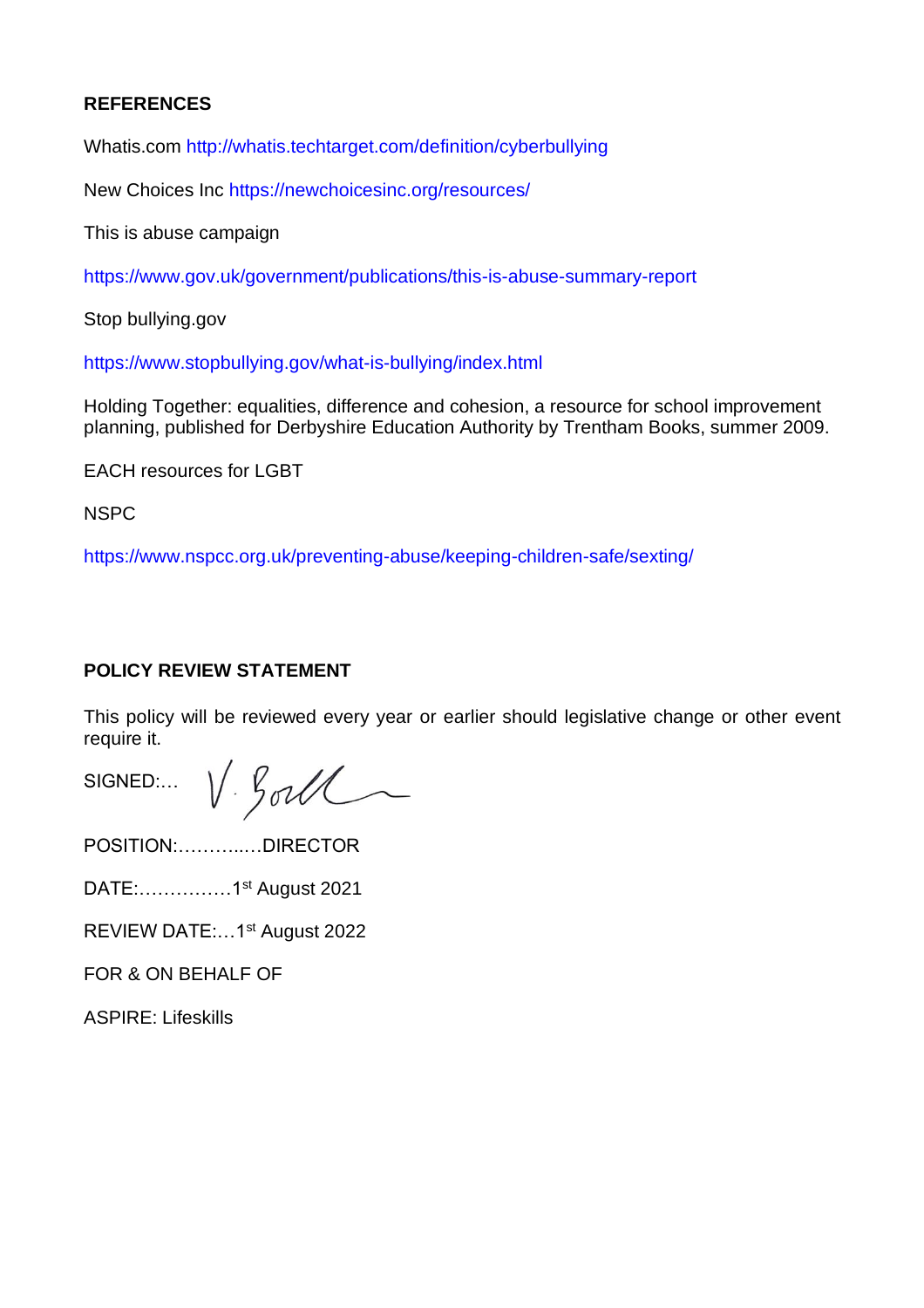**APPENDIX 1**



# **ASPIRE: Lifeskills Learning Centre**

# **Peer-on-peer sexual abuse: risk and needs assessment and version record**

This risk and needs assessment is used to:

Assess the risks to the children involved in an incident of peer-on-peer sexual abuse

Meet the recommendations set out in paragraphs 441 to 447 of Keeping Children Safe in Education (KCSIE).

#### **How to use this risk and needs assessment**

(1) "Child A" and "Child B" has been used to signify the children involved, rather than saying "victim" and "alleged perpetrator(s)". This is because you should avoid assigning guilt until a formal investigation has been conducted by the appropriate authorities.

(2) Consider each question/consideration from the perspective of both students, and be sure to do this in collaboration with them. Also consider the impact on, and needs of, the wider school community, and record any concerns or actions in the most appropriate column.

(3) Work with our local multi-agency safeguarding team when conducting this risk assessment, and update it in response to any advice they provide. Some of the prompts may require input from other MAST agencies. Add specific questions and considerations based on the nature of each incident and on the advice provided.

(4) Keep track of the changes you make:

Create a new copy of the document

Update the version number at the top of the risk assessment

Record what has changed in the update log (at the end of the document)

Save the most recent version of the risk assessment in the appropriate places (for example, the child's safeguarding file)

(5) This should be a living document – you may need to update it as often as daily based on conversations with, and feedback from, the children and parents involved, feedback from staff, guidance from the MAST, or information from the police and children's social care.

(6) Delete out the guidance highlighted in yellow and save the document relevant to each version of this risk and needs assessment.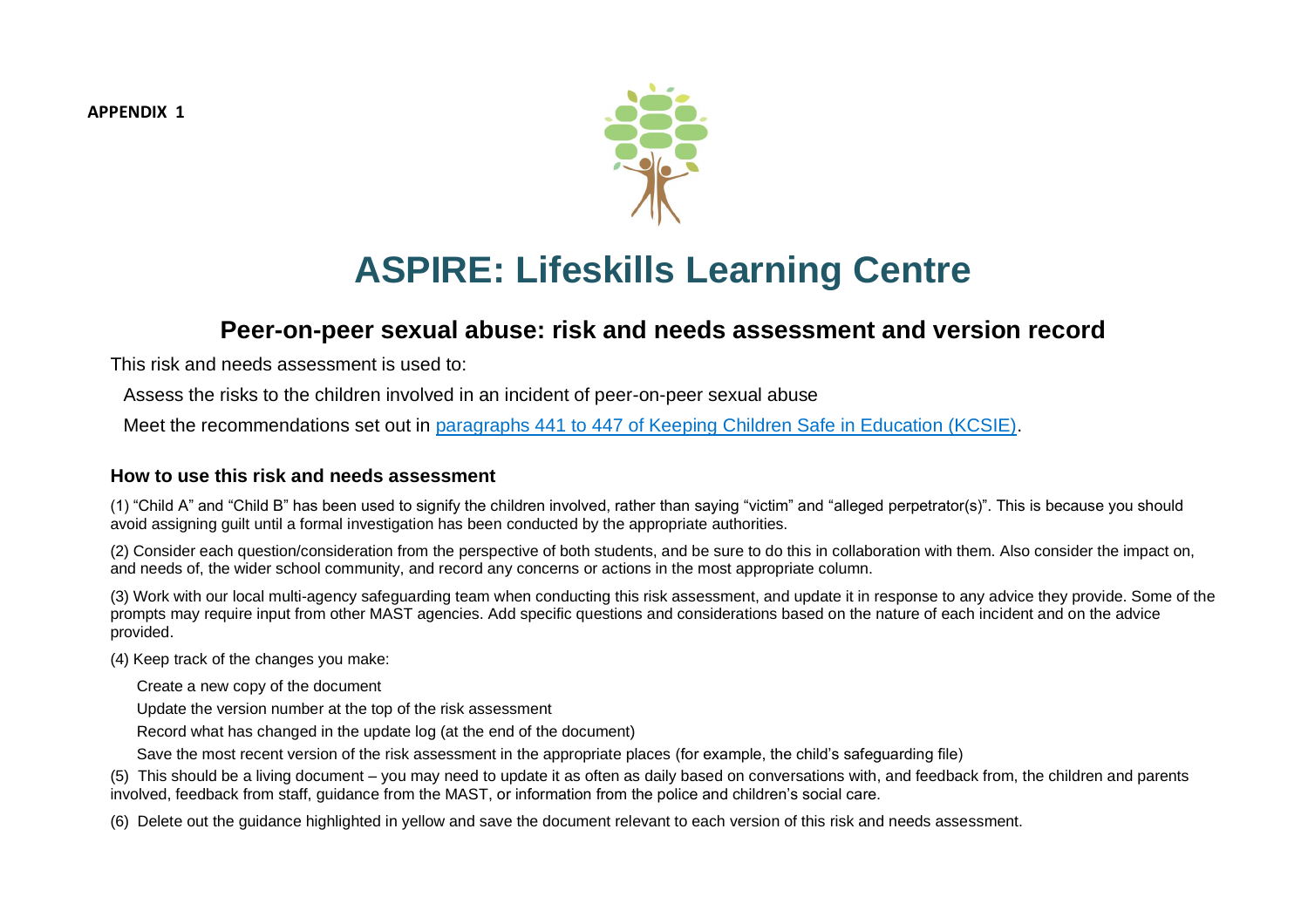# **Risk assessment – version [number]**

| <b>AREA OF RISK</b>                                                                    | <b>CONSIDERATIONS</b>                                                                                                                                                                                                                                                                                                                  | CHILD 'A' | CHILD 'B' | <b>NOTES</b>                                                              | <b>ACTIONS</b> |
|----------------------------------------------------------------------------------------|----------------------------------------------------------------------------------------------------------------------------------------------------------------------------------------------------------------------------------------------------------------------------------------------------------------------------------------|-----------|-----------|---------------------------------------------------------------------------|----------------|
| Details of the<br>incident                                                             | How serious is the incident? Was it a crime?<br>Were there any other victims? [If yes, add extra columns<br>for each other child]                                                                                                                                                                                                      |           |           | Use this column to<br><b>record additional</b><br>information that may    |                |
| <b>Record details of</b><br>the incident from<br>the point of view<br>of both children | Do we need to make arrangements to limit contact<br>between the children involved, other than keeping them<br>a reasonable distance apart on school premises<br>including at before and after-school activities? (If the<br>allegation relates to rape, assault by penetration, or<br>sexual assault, the answer is automatically yes) |           |           | be relevant<br>For example,<br>previous, unrelated<br>behaviour incidents |                |
|                                                                                        | How did the school find out about it? Was it reported<br>directly or by someone else with knowledge of the<br>incident?                                                                                                                                                                                                                |           |           |                                                                           |                |
|                                                                                        | Did the incident take place within an intimate relationship<br>between the children?                                                                                                                                                                                                                                                   |           |           |                                                                           |                |
|                                                                                        | Are there any related issues, including links to child<br>sexual exploitation and child criminal exploitation?                                                                                                                                                                                                                         |           |           |                                                                           |                |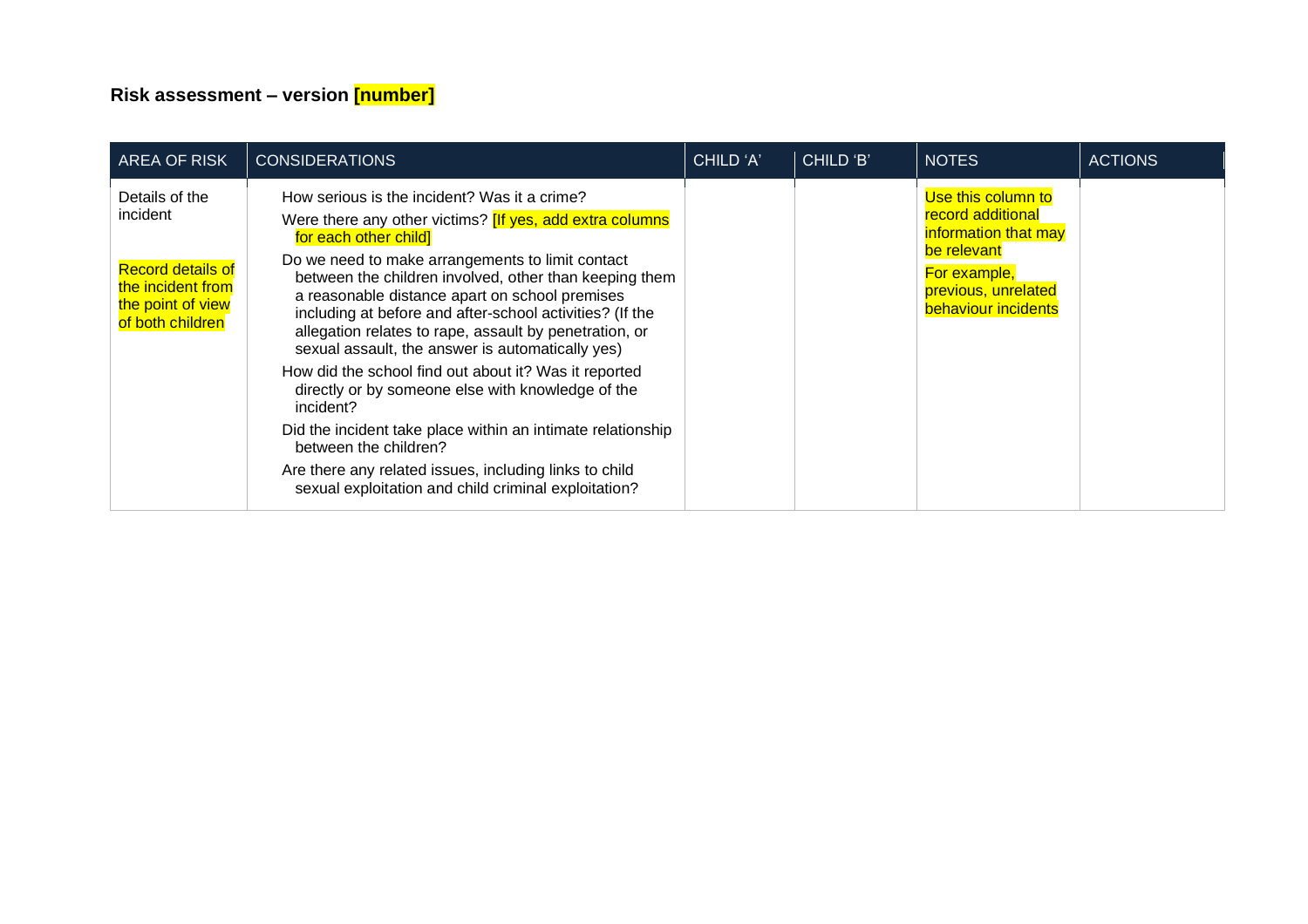| <b>AREA OF RISK</b> | <b>CONSIDERATIONS</b>                                                                                                                                                                                                                                                                                                                                                                                                                                                                                                                                                                                                                                                                                                                                      | CHILD 'A' | CHILD 'B' | <b>NOTES</b> | <b>ACTIONS</b> |
|---------------------|------------------------------------------------------------------------------------------------------------------------------------------------------------------------------------------------------------------------------------------------------------------------------------------------------------------------------------------------------------------------------------------------------------------------------------------------------------------------------------------------------------------------------------------------------------------------------------------------------------------------------------------------------------------------------------------------------------------------------------------------------------|-----------|-----------|--------------|----------------|
| Social risks        | Do the children share a peer group? Are people in their<br>friend group likely to take sides?<br>Do they both attend your school?<br>Do other people know about the incident? Do those<br>people understand:<br>○ Who they can talk to if they have concerns<br>about the people involved, or about their<br>own safety and wellbeing<br>o The importance of confidentiality<br>$\circ$ If, and how, they may need to be involved in<br>any further investigations<br>Are they likely to be the subject of gossip, bullying or<br>further harassment?<br>Have there been previous incidents of sexually<br>inappropriate behaviour within their peer group(s)?<br>Do they risk being alienated from their friend group(s) as<br>a result of this incident? |           |           |              |                |
| Physical risks      | Do they feel, or continue to feel, physically threatened by<br>the other child?<br>Do you have reason to believe there is a continued risk<br>to the safety and wellbeing of the children involved, or<br>other pupils and staff?<br>Is either party at risk of physical harm as a result of this<br>incident (for example, bullying or 'retribution' by peers)<br>Do they share classes/break times/etc.?<br>Are they likely to come into contact with each other (or<br>anyone else involved in/with knowledge of the incident)<br>outside of school? How can such contact be limited?                                                                                                                                                                   |           |           |              |                |